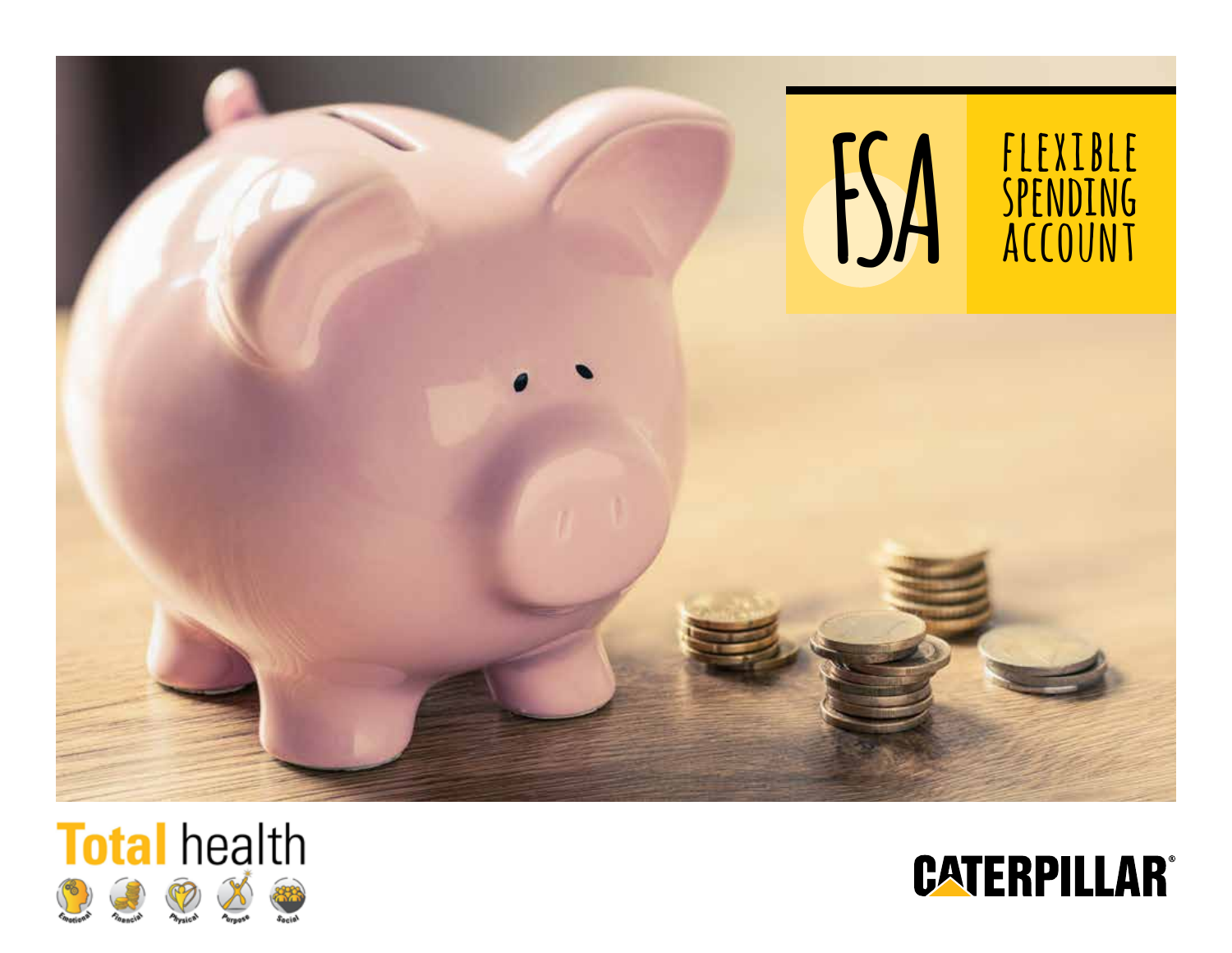## **What is an FSA?**

A Flexible Spending Account (FSA) is an employee benefit that allows you to set aside money, on a pre-tax basis, for certain kinds of common medical or daycare expenses. With an FSA, you can reduce your taxes while paying for services you would have to pay for anyway.

## **Three Types of FSAs**

1

2

3



### **General Purpose Health Care FSA**

A General Purpose Health Care FSA is used to set aside funds for medical, prescription, vision, hearing and dental expenses not covered by health plans for **you, your spouse and your eligible dependents.**

**A General Purpose Health Care FSA can be used to cover out-of-pocket expenses for deductibles, co-insurance, copays and cost share. You can't have a regular General Purpose Health Care FSA if you want to be eligible to open and contribute to a Health Savings Account. Instead, you can have a Limited Purpose Health Care FSA.**

### **Limited Purpose Health Care FSA**

This type of FSA is only available to employees who are eligible for and enrolled in a consumer-directed health plan (CDHP) option. A Limited Purpose Health Care FSA can only be used to pay for **eligible dental and vision expenses**. It can be paired with a health savings account.

### **Dependent Care FSA**

A Dependent Care FSA can be used to set aside funds for expenses for the following eligible dependents while you are working, looking for work or in school full time:

- Dependent children under age 13
- Dependent (qualifying child or relative) or spouse physically or mentally incapable of caring for himself or herself and who has the same principal place of residence as the taxpayer for more than one-half of the year

#### **A Dependent Care FSA cannot be used to pay for health care expenses for dependents.**

## **Tax Benefits**

An FSA lets you set money aside for eligible expenses before payroll deducts taxes from your paycheck. This means the amount of income your taxes are based on will be lower, so your tax liability will also be lower.

### **How It Can Work for You**

| <b>Sample:</b>                                                   | <b>Without FSA</b> | <b>With FSA</b> |
|------------------------------------------------------------------|--------------------|-----------------|
| Annual earnings                                                  | \$40,000           | \$40,000        |
| <b>FSA</b> annual election:<br>health care $+$<br>dependent care | $\mathbf{0}$       | \$3,200         |
| "Income"                                                         | \$40,000           | \$36,800        |
| Exemptions & standard<br>deductions                              | $-$15,200$         | $-$15,200$      |
| Taxable income                                                   | \$24,800           | \$21,600        |
| <b>Estimated federal</b><br>& FICA taxes                         | \$6,780            | \$6,055         |
| After-tax income                                                 | \$33,220           | \$30,745        |
| Post-tax expenses<br>for health care $+$<br>dependent care       | \$3,200            | 0               |
| <b>Spendable income</b>                                          | \$30,020           | \$30,745        |
| <b>Total saved</b>                                               |                    | \$725           |

This is an example only. Tax savings can be from 20% to 50% of every dollar you contribute to an FSA, depending on your overall taxable income.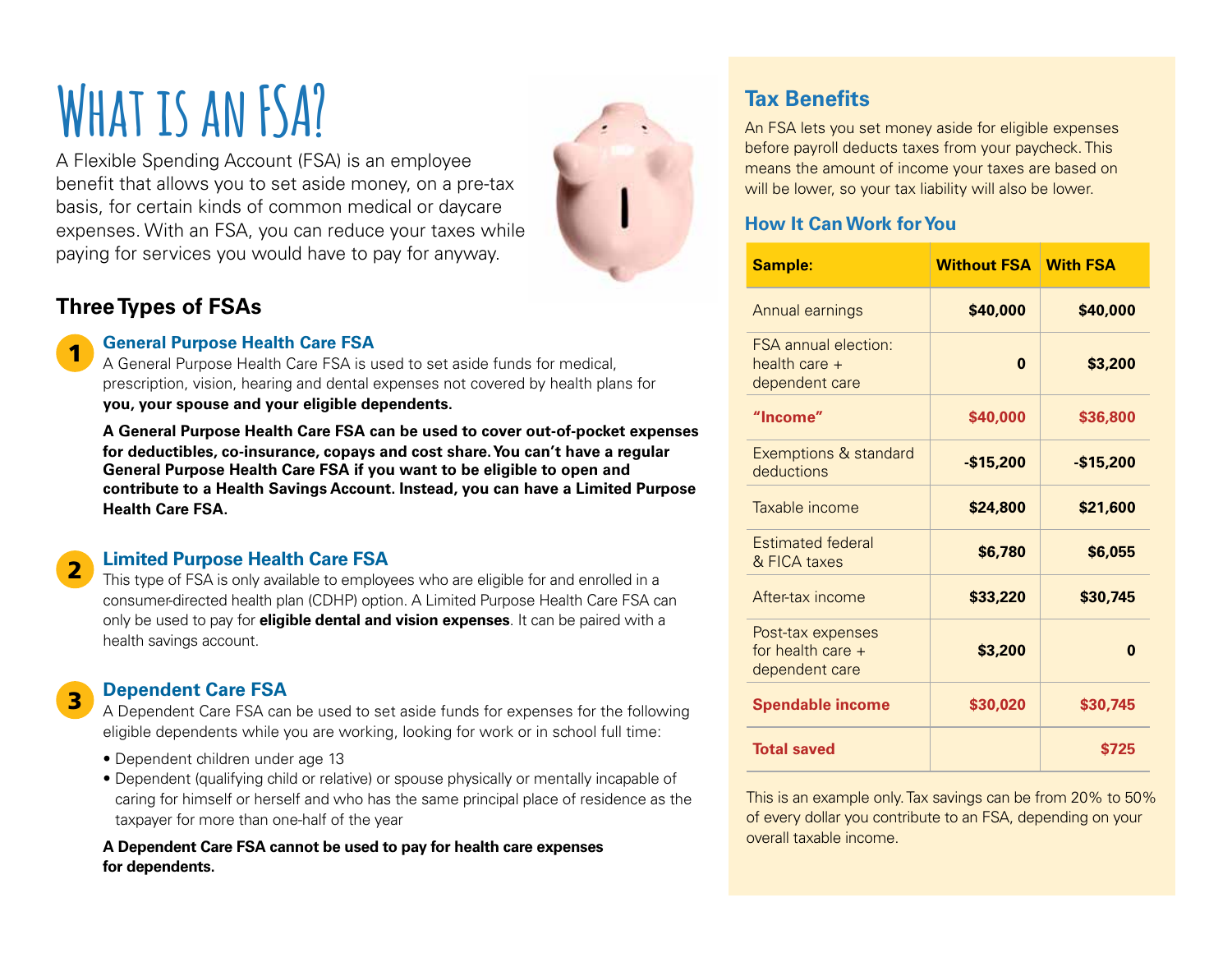## **How does AN FSA Work?**



## **GENERAL PURPOSE HEALTH CARE FSA \$75 to \$2,650 annually per employee**





**DEPENDENT CARE FSA \$75 to \$5,000 annually per household**

- Decide on your annual election amount. You can elect payroll deductions of: ... The FSA is a use-it-or-lose-it program, so you must plan for predictable expenses. You must use the money deposited in your account for expenses incurred during the same calendar year. A maximum of \$500 may be rolled over to the following calendar year (as long as you re-enroll in the Health Care FSA or Limited Purpose Health Care FSA and elect to contribute at least \$75) for health care expenses incurred in that year and will not count against the \$2,650 annual limit. Any money not used will be forfeited. There is no roll over of funds for the Dependent Care FSA.
	- The amount elected will be deducted equally from your paychecks.
	- Check your confirmation statement after you enroll and also check your first pay stub to make sure your deductions are reflected appropriately.
	- It is important to note that your General Purpose Health Care FSA or Limited Purpose Health Care FSA must be kept separate from your Dependent Care FSA. You cannot combine them or use them interchangeably.

## **General Purpose Health Care FSA**

• There are three ways to pay with your General Purpose Health Care FSA:



- 1. Pay using your FSA debit card.
- 2. Pay out of pocket and submit a claim form to UnitedHealthcare for reimbursement.
- 3. Some medical, dental and prescription drug claims will automatically roll to your FSA for payment (you can disable this if you want to use the FSA debit card instead — contact UnitedHealthcare for info).
- If you have a reimbursement claim of less than \$25, UnitedHealthcare will hold it until your reimbursement balance reaches \$25 or more.
- Total General Purpose Health Care FSA funds are available immediately. For example, if you have elected \$2,650 for the year and after one month have only contributed \$220.83 of that amount and have LASIK eye surgery for \$4,000, you will be reimbursed up to your limit of \$2,650.

#### **Acupuncture** Alcohol and drug dependency inpatient treatment Doctor fees Eyeglasses, including examination fees

Ambulance usage Artificial limbs Birth control pills Braille books

and magazines Chiropractic services Contact lenses

- Crutches
- Dental care

Guide dogs Hearing aids

**Expense Examples for General Purpose Health Care FSAs\***

and batteries

Learning disability (learning fees)

Legal fees to authorize treatment for mental illness

Nursing home expense

Nursing services Osteopathic services Pregnancy test kit

- Psychiatric care Smoking-cessation
- programs
- Sterilization fees

Substance abuse treatment

**Transportation** necessary to receive medical treatment

- **Vasectomy**
- Vision-correction surgery
- **Wheelchairs**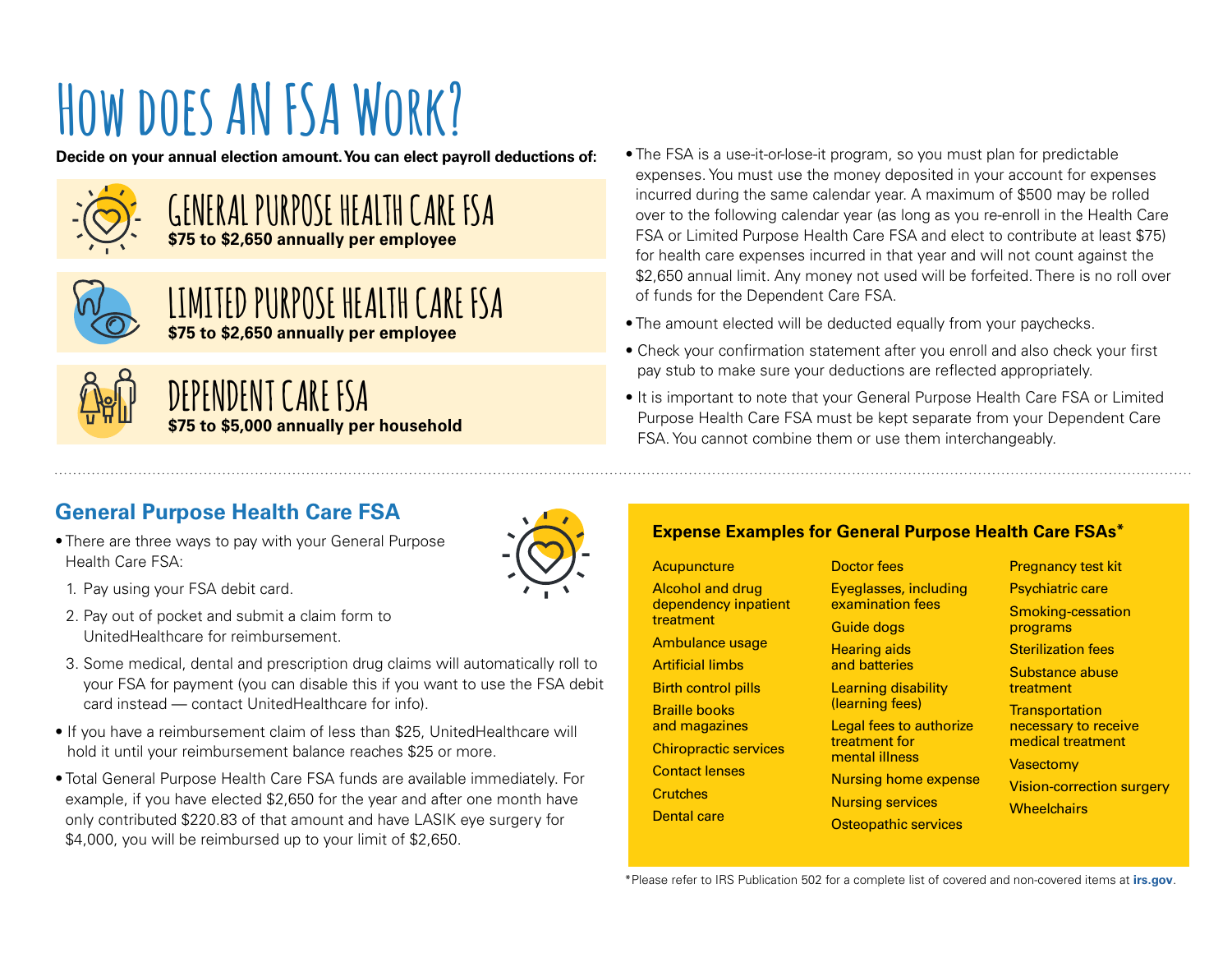## **Limited Purpose Health Care FSA**

• A Limited Purpose Health Care FSA is the type of Health Care FSA that can be paired with a health savings account. This type of FSA is only available to employees who are eligible for and enrolled in a CDHP option.



- A Limited Purpose Health Care FSA can only be used to pay for eligible vision and dental expenses.
- There are three ways to pay with your Limited Purpose Health Care FSA:
- 1. Pay using your FSA debit card.
- 2. Pay out of pocket and submit a claim form to UnitedHealthcare for reimbursement.
- 3. Some claims may automatically roll to your FSA for payment. You can disable this if you want to use the FSA debit card instead — contact UnitedHealthcare for information.
- If you have a reimbursement claim of less than \$25, UnitedHealthcare will hold it until your reimbursement balance reaches \$25 or more.

• Total Limited Purpose Health Care FSA funds are available immediately. For example, if you have elected \$2,650 for the year and after one month have only contributed \$220.83 of that amount and have LASIK eye surgery for \$4,000, you will be reimbursed up to your limit of \$2,650.

#### **Expense Examples for Limited Purpose Health Care FSAs**

Contact lenses Dental caps Dental fillings Dental X-rays Eyeglasses

LASIK eye surgery Mouth guards Orthodontia/Braces Solutions and supplies

## **Dependent Care FSA**

- You pay the eligible expenses out of pocket or with the FSA debit card. If you pay out of pocket, you then send a claim form, with receipts, to UnitedHealthcare for reimbursement. If you pay with the debit card, you must have enough funds in your account to cover the expenses.
	-
- If you have a reimbursement claim of less than \$25, UnitedHealthcare will hold it until your reimbursement balance reaches \$25 or more.
- No matter how you pay, you will not be reimbursed until you have enough contributed funds in your account to cover the reimbursement. For example, if you have contributed \$200 to your Dependent Care FSA and you have a daycare bill for \$300, you will only be reimbursed \$200. The remaining \$100 balance will roll over and wait for a contribution from your next paycheck for reimbursement. You won't need to resubmit the reimbursement claim for the remaining balance.
- Occasionally, certain employees' maximum annual contribution election amounts may be reduced to comply with Section 129 of the Internal Revenue Code regarding highly compensated employees. If you and your spouse both have the opportunity to enroll in a Dependent Care FSA, it is generally better for both of you to enroll and split the election amount to possibly avoid this contribution reduction.

#### **Expense Examples for Dependent Care FSAs\***

Adult daycare facilities

After-school programs

Babysitters inside or outside the home while you are at work\*\*

Day camps for dependent children under age 13

FICA and other taxes you pay on behalf of a daycare provider

Licensed nursery schools

Preschool tuition

Qualified child care centers

\*See IRS Publication 503 for a complete list.

\*\*As long as the individual is not your child under age 19 or anyone you or your spouse can claim as a dependent for federal income tax purposes.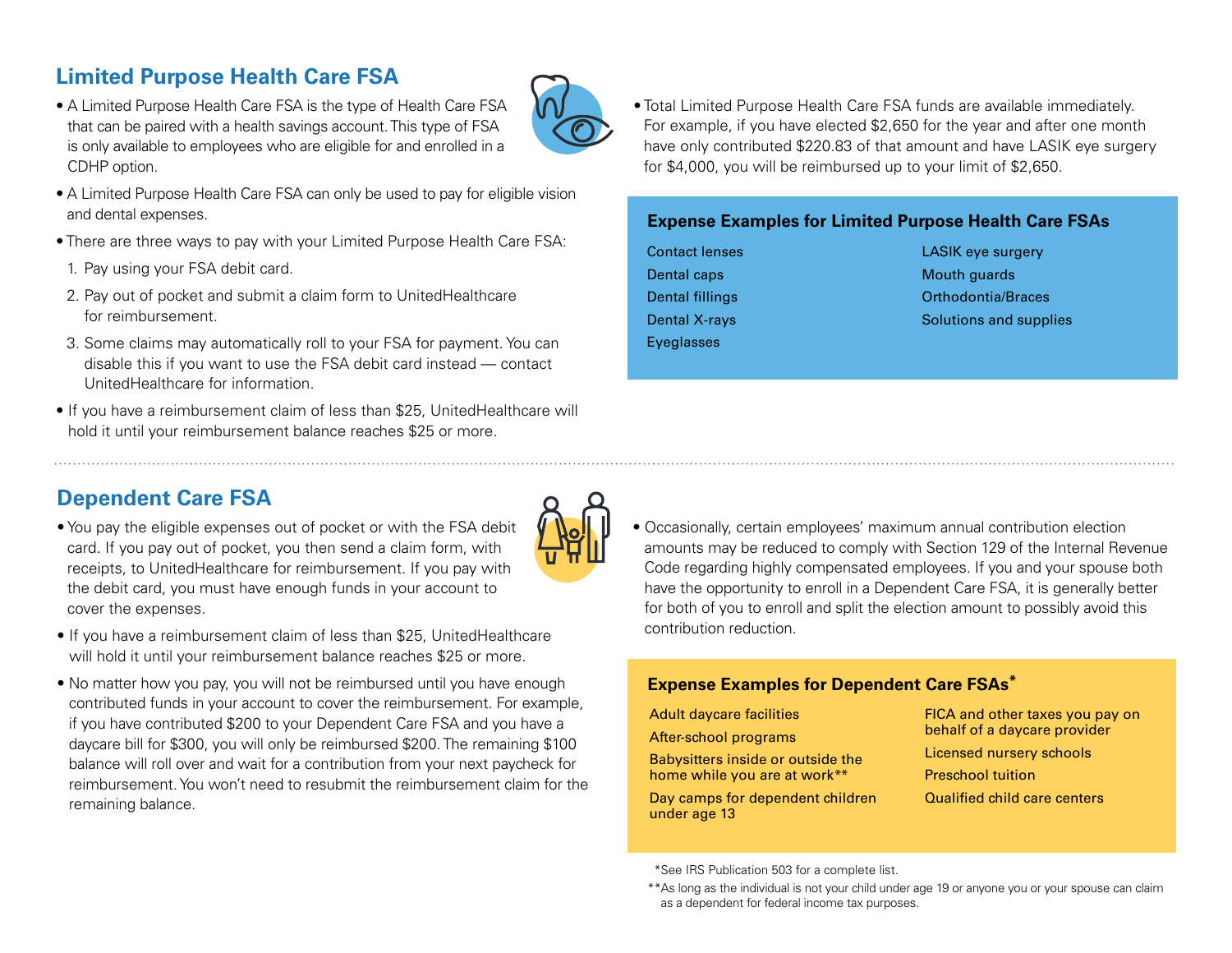# **When to Enroll**

FSAs are available to eligible, active employees. You must enroll in an FSA during annual enrollment or within 31 days of a qualified change in status, such as a birth or change in marital status. Refer to your Summary Plan Description for additional information on FSAs. You will only be permitted to enroll or change your elections in the flexible spending accounts if you experience a qualified change in status prior to November 1 of each plan year. If the qualified change in status occurs after October 31, you must wait until the next annual enrollment period to make any changes.

## **How to Enroll**

For easier and faster enrollment, choose online enrollment.

- 1. Log on to **[CatBenefitsCenter.com](www.CatBenefitsCenter.com)** or use single sign-on through **Cat @work**.
- 2. If you don't have internet access, you may also enroll over the phone by calling the Caterpillar Benefits Center at **1-877-228-4010**.

Employees eligible for a CDHP option with a health savings account:

### **What happens to my current General Purpose Health Care FSA if I select a CDHP with HSA?**

If you select a CDHP option, you can roll over up to \$500 from your current General Purpose Health Care FSA into a Limited Purpose Health Care FSA, as long as you enroll in the Limited Purpose Health Care FSA and elect to contribute at least \$75 for 2019. These rollover funds become available at the end of March 2019, and you can use the funds in the Limited Purpose Health Care FSA on eligible dental and vision expenses only. Any additional funds over \$500 remaining in your Health Care FSA will be forfeited.

## **IMPORTANT RULES**

• You must use the money deposited in your account for expenses incurred during the same calendar year.



- Expenses are incurred when services are rendered, not when they are billed or paid.
- The three FSAs must be treated separately.
	- You cannot transfer funds between your Dependent Care FSA and your General Purpose Health Care FSA or Limited Purpose Health Care FSA.
	- You cannot use the accounts interchangeably.
	- Withdrawals can only be made for qualified expenses.
- If you use an FSA for an expense, you cannot take a tax deduction or claim a tax credit for the same expense.
- Once you have elected an amount for the year, you cannot change your contributions unless you experience one of the permitted election change events.
	- A change in contributions must be consistent with the qualifying status change.
	- An increase in FSA contributions can only be used for expenses incurred on or after the qualifying status change.
	- The Caterpillar Benefits Center must be notified within 31 days of the change.